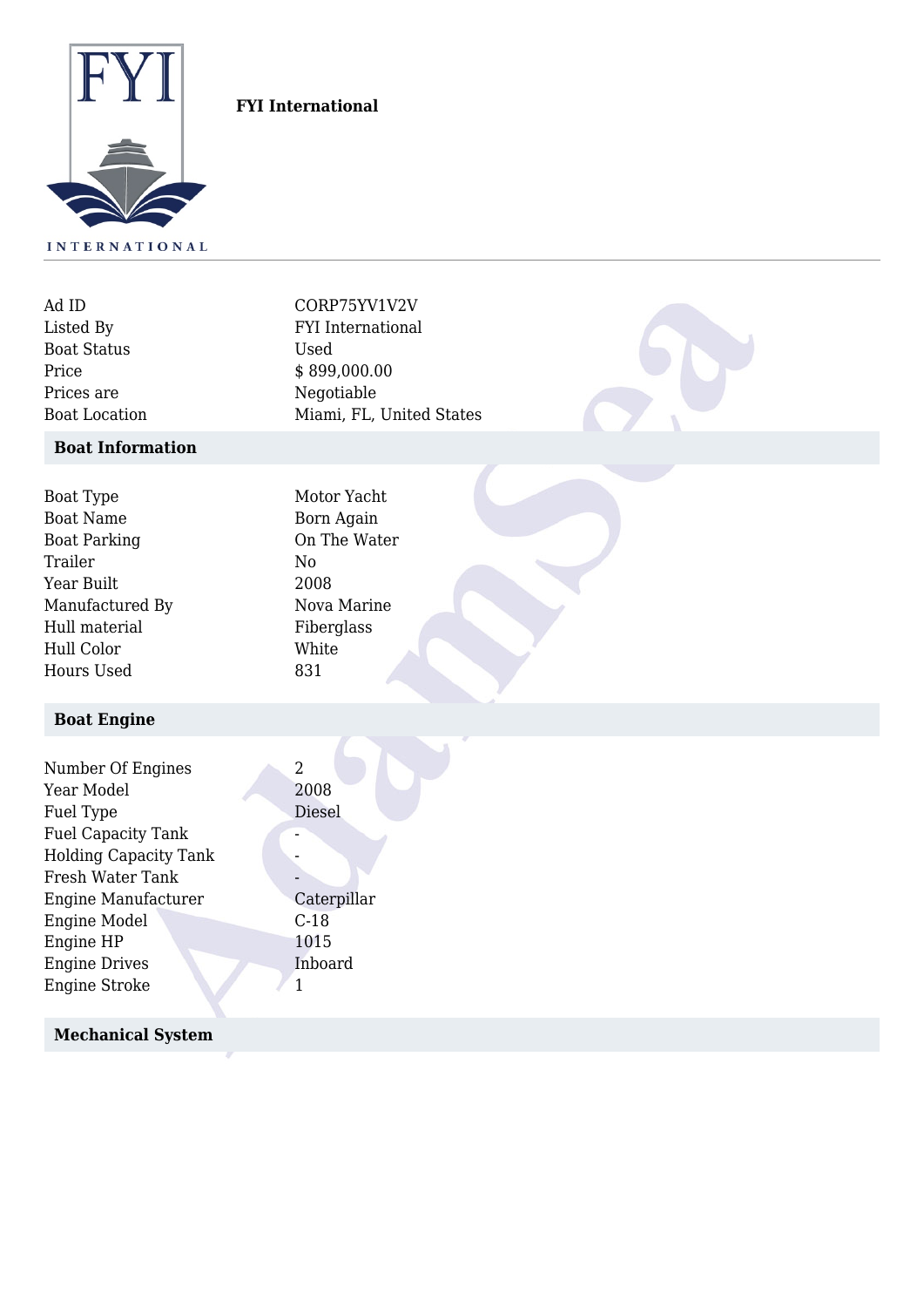| Water Maker            |  |
|------------------------|--|
| <b>Bow Thruster</b>    |  |
| <b>Steering System</b> |  |
| Stabilizer System      |  |
| Oil/Water Separator    |  |
| Fire/Bilge Pump        |  |

# **Electrical System**

| Output                     |  |
|----------------------------|--|
| Generators                 |  |
| <b>Emergency Generator</b> |  |
| No. Of Batteries           |  |
| <b>Type Of Batteries</b>   |  |

### **Dimensions**

| Decks No.               | Two         |
|-------------------------|-------------|
| Height                  | - ft        |
| Length                  | 74 ft       |
| Width                   | - ft        |
| Weight                  | $-$ kg      |
| Beam                    | 18ft 5in ft |
| Draft                   | 5ft 10in ft |
| Displacement            |             |
| Main Saloon             |             |
| Main Saloon Convertible |             |
| Number Of Heads         |             |
| No. of Crew Cabins      |             |
| No. of Crew Berths      |             |
| No. of Crew Heads       |             |
|                         |             |

## **Amenities**

-

-

 **Accessories**

 **Navigation Equipment**